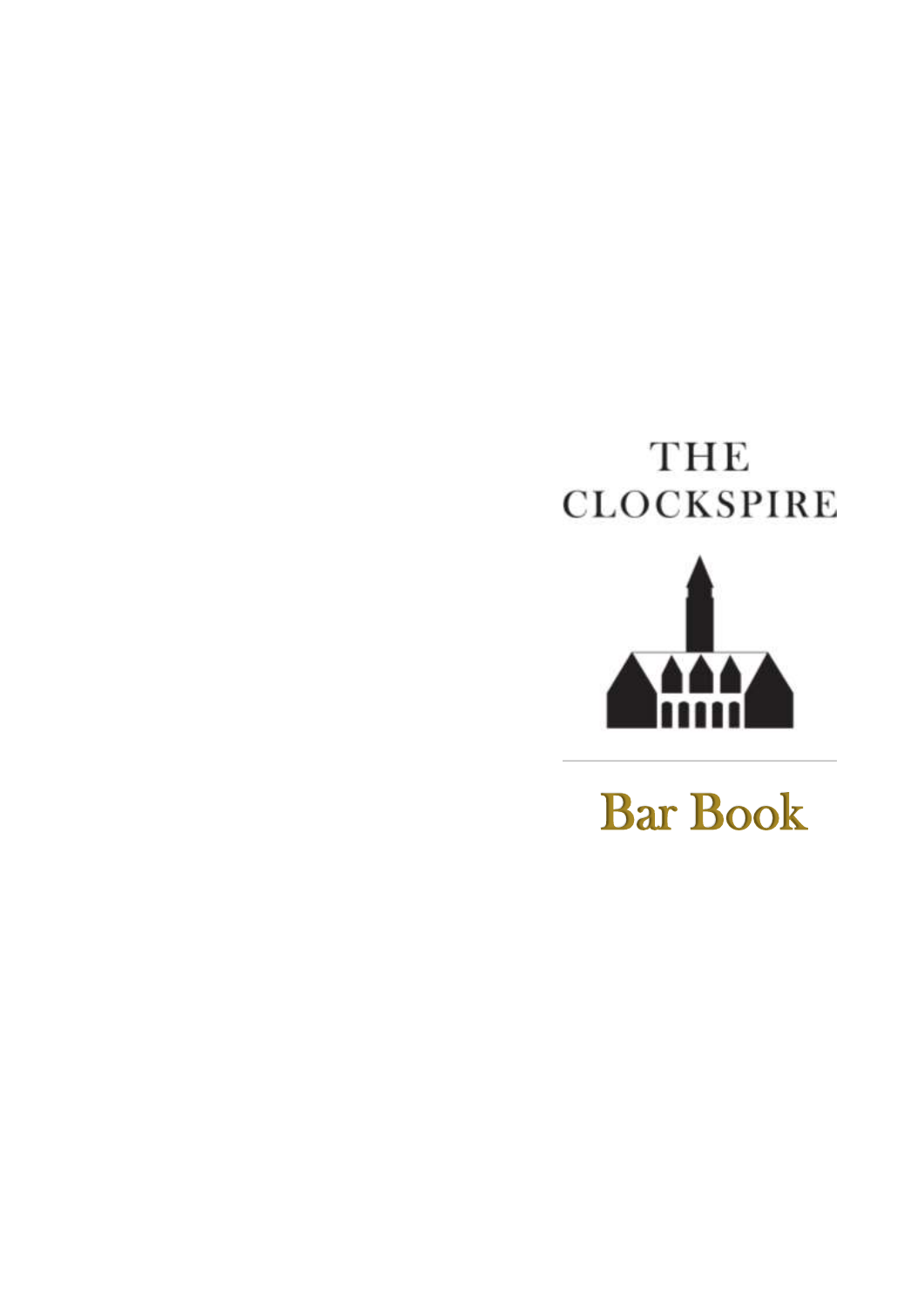#### **Content**

| Index                            | Page 1  |
|----------------------------------|---------|
| <b>Sparkling Wine</b>            | Page 2  |
| Gin, Vodka & Mixers              | Page 3  |
| Cider, Beer & Virgin Spirits     | Page 4  |
| <b>Clock Tales</b>               | Page 5  |
| <b>Alcohol-Free Cocktail</b>     | Page 6  |
| <b>Rum Whiskey &amp; Cognac</b>  | Page 7  |
| <b>Brandy, Port &amp; Sherry</b> | Page 8  |
| Fruity Liqueur, Amari            | Page 9  |
| Homemade & Other Liqueur         | Page 10 |



Wines served at 125ml. Spirits served at 50ml (25ml on request). Champagne and Traditional method 125ml. Please always inform your server of any allergies or intolerances before placing your order.

Not all ingredients are listed on the menu and we cannot guarantee the total absence of allergens.

Detailed information on the fourteen legal allergens is available on request, however we are unable to provide information on other allergens. A discretionary optional service charge of 10% will be added to your bill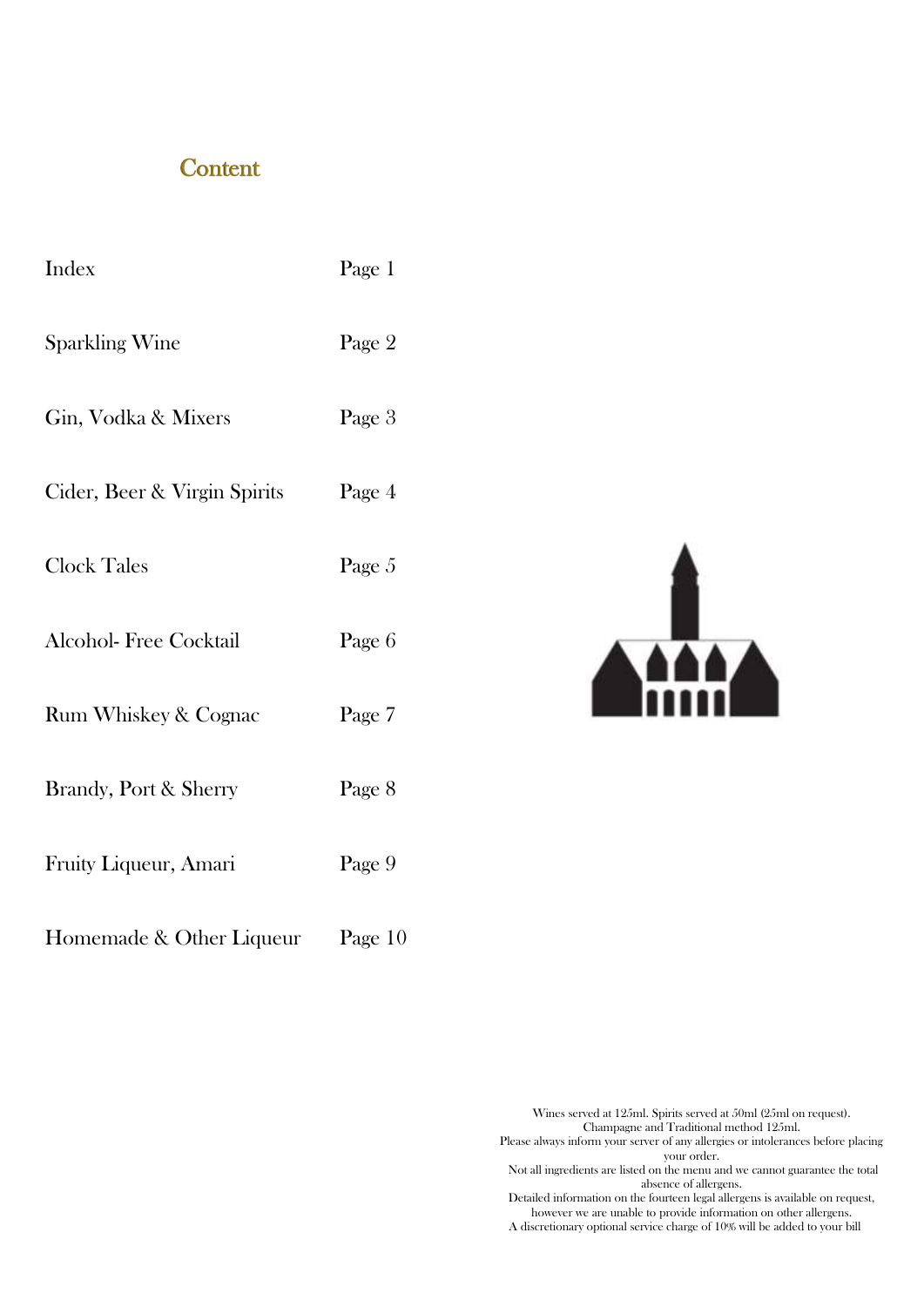| <b>Fruit Liquors</b>             | 50 <sub>ml</sub> | <b>Sparkling Wine by the Glass</b>                                   | 125ml          |
|----------------------------------|------------------|----------------------------------------------------------------------|----------------|
| Bepi Tosolini, Limoncello, Italy | 8                | Prosecco, Riondo Extra Dry, Italy, NV                                | $\overline{7}$ |
| Bepi Tosolini, Fragola, Italy    | 9                | Prosecco, Riondo Rosé Dry, Italy, 2020                               | 8              |
| Xante, Pear, France              | 12               | Ayala, Majeur Brut Champagne, NV                                     | 14             |
| Somerset Pomona, Somerset        | 6                | Bollinger, Brut Champagne, NV                                        | 18             |
|                                  | 7                | Ayala Majeur, Rose Champagne, NV                                     | 15             |
| Somerset Ice Cider, Somerset     |                  |                                                                      | <b>Bottle</b>  |
|                                  |                  | Champagne                                                            |                |
| <b>Other Liquors</b>             | 50 <sub>ml</sub> |                                                                      |                |
|                                  |                  | Ayala, Aÿ, Majeur, Brut, NV                                          | 71<br>85       |
| Ancho Reyes Verde, Mexico        | 8                | Mercier, Blanc De Noirs, NV                                          | 104            |
| Bepi Tosolini, Sambuca, Italy    | 8                | Bollinger, Aÿ, Special Cuvee, NV<br>Ayala, Aÿ, Blanc De Blancs, 2014 | 129            |
| Amaretto Saliza, Italy           | 9                | Laurent-Perrier, Millésimé Brut, 2008                                | 133            |
| Amaretto Lazzaroni, Italy        | 9                | Delamotte, Les-mesnil sur Oger, NV                                   | 80             |
| Cotswolds Cream, Cotswolds       | 9                | Ruinart, Reims Blancs De Blancs, NV                                  | 153            |
|                                  | 8                | Bollinger, Grande Année 2008                                         | 189            |
| Mozart White Chocolate, Austria  |                  | Laurent-Perrier, La Cuvée Brut, NV                                   | 99             |
| Mozart Dark Chocolate, Austria   | 8                | Dom Perignon, Brut 2008                                              | 298            |
| Mozart Milk Chocolate, Austria   | 8                | Krug, Gran Cuvee, Brut, 166eme edition                               | 335            |
|                                  |                  | Ayala, Majeur Brut, Rosé NV                                          | 85             |
| Amari                            | 50 <sub>ml</sub> | Bollinger, Aÿ, Rosé NV                                               | 120            |
|                                  |                  | Delamotte, Les-mesnil sur Oger, Rosé NV                              | 125            |
| Bepi Tosolini, Amaro, Italy      | 8                | Laurent-Perrier, La Cuvée, Rosé NV                                   | 129            |
| Chartreuse, Green, France        | 8                | Ruinart, Reims, Rosé, NV                                             | 153            |
| Fernet Branca, Italy             | 7                | Bollinger, Grande Année, Rosé, 2007                                  | 210            |
|                                  | $\overline{7}$   |                                                                      |                |
| Jagermeister, Germany            |                  | Aperitif                                                             |                |

| Campari, Italy                   |                  |
|----------------------------------|------------------|
| Pampelle, France                 |                  |
| Tarquins Cornish Pastis, Padstow | 7                |
| Dolcevita, Italy                 | 7                |
| Select, Italy                    | 7                |
| RinQuinQuin Peach, France        | 7                |
| Doppleganger, London             | 7                |
| <b>French Style Vermouth</b>     | 50 <sub>ml</sub> |
| Belsazar Dry, Germany            | 9                |
| Noilly Pratt, France             | 8                |
| Italian Style Vermouth           | 50 <sub>ml</sub> |
| Belsazar White, Germany          | 8                |
| Carpano Antica Formula, Italy    | 9                |
| Cocchi Di Torino, Italy          | 10               |
| Cocchi Americano Rosa, Italy     | 10               |
| Punt E Mes, Italy                | 7                |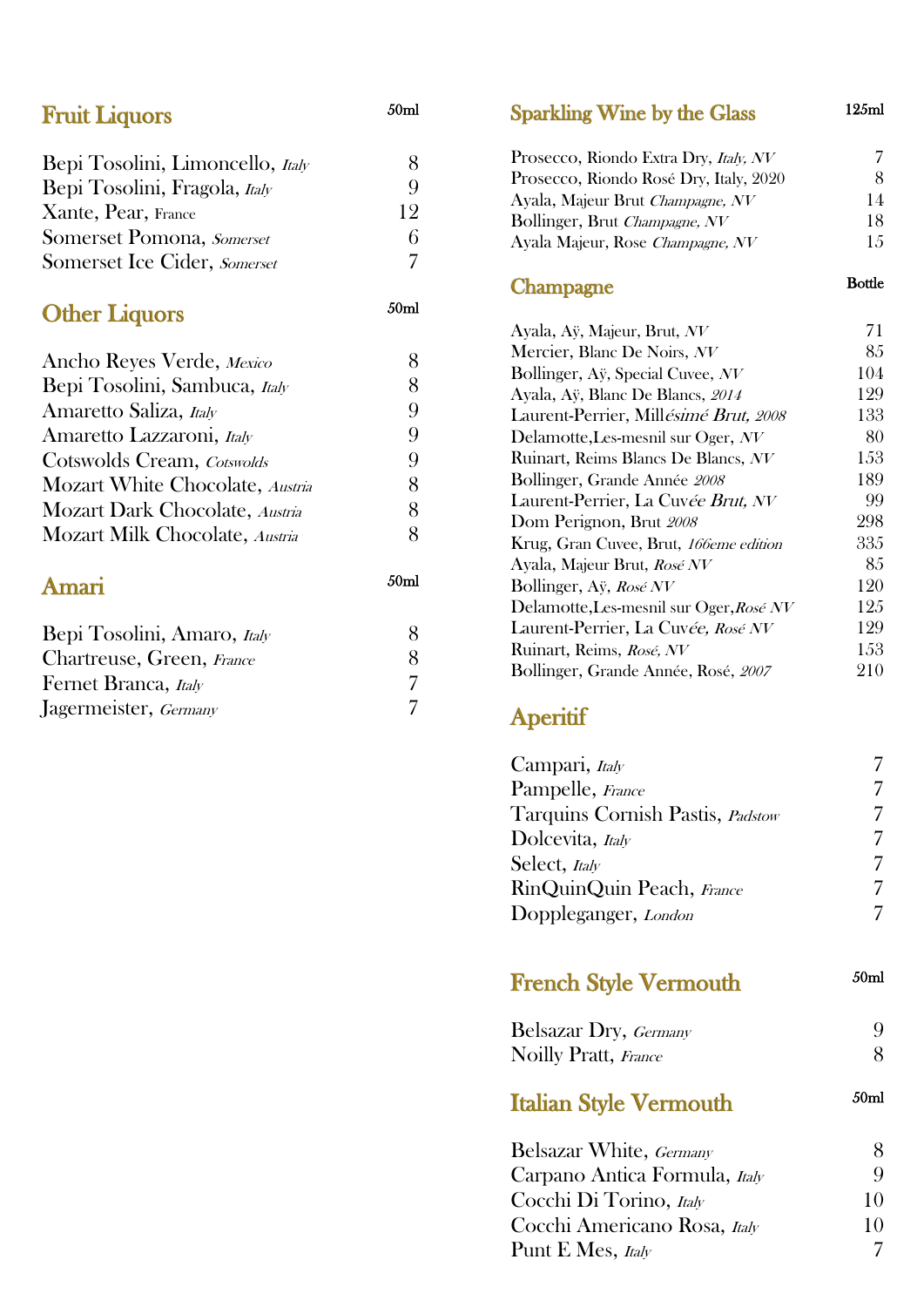| <b>Local Gin</b>                        | 50 <sub>ml</sub> |  |
|-----------------------------------------|------------------|--|
| The Clockspire's 12 O'Clock Dry         | 10               |  |
| Conker, Dorset                          | 10               |  |
| Tack Room London Dry, <i>Gillingham</i> | 12               |  |
| Tack Room Rhubarb, <i>Gillingham</i>    | 12               |  |
| <b>English Gin</b>                      | 50 <sub>ml</sub> |  |
| Salcombe Rose, Salcombe                 | 9                |  |
| Fifty Pounds London Dry, London         | 11               |  |
| Portobello, Navy, London                | 11               |  |
| Chase Grapefruit, Herefordshire         | 12               |  |
| Chase Sloe, Herefordshire               | 14               |  |
| Fallen Angel Orange, West Midlands      | 12               |  |
| Cotswold Old Tom, Cotswold              | 10               |  |
| Tarquins Raspberry, Cornwall            | 11               |  |
| <b>World Gin</b>                        |                  |  |
| Monkey 47, Black Forest, Germany        | 13               |  |
| Death's Door, Washington, USA           | 12               |  |
| 135 East, Akashi, Japan                 | 11               |  |
| O' Ndina, Liguria, Italy                | 13               |  |
| Copper Head, West Flanders, Belgium     | 13               |  |
| Mare, Costa Dorada Spain                | 14               |  |
| Vodka                                   | 50 <sub>ml</sub> |  |
| Somerset Spirits Milk Vodka, Somerset   | 12               |  |
| Cariel Vanilla, Sweden                  | 10               |  |
| Koskenkorva Sauna, Finland              | 11               |  |
| Liberty Field Vodka, Somerset           | 9                |  |
| Babicka Wormwood, Moravia, Czech Rep    | 10               |  |
| Fair Quinoa, Cognac, France             | 12               |  |
| Holy Grass, Scotland                    | 13               |  |
| <b>Baller Vodka</b> , London            | 12               |  |
| Kavka, Poland                           | 14               |  |
| Mamont, <i>Siberia</i>                  | 10               |  |
| <b>Mixers by London Essence</b>         |                  |  |
| <b>Indian Tonic</b>                     | 3                |  |
| <b>Grapefruit and Rosemary Tonic</b>    | 3                |  |
| Orange and Elderflower Tonic            | 3                |  |
| Pomelo and Pink Pepper Tonic            | 3                |  |
| Ginger Beer                             | 3                |  |

| Orange and Eldertiower Tome  |   |
|------------------------------|---|
| Pomelo and Pink Pepper Tonic | 3 |
| <b>Ginger Beer</b>           | 3 |
| Ginger Ale                   | З |
| Peach and Jasmine Soda       | 3 |
| Grapefruit Soda              | Я |
|                              |   |

# Armagnac

| Clos Martin VSOP 8                 | 10               |
|------------------------------------|------------------|
| Baron De Sigognac 10               | 12               |
| Baron De Sigognac 25               | 36               |
| Calvados                           | 50 <sub>ml</sub> |
| Henri De Querville                 | 9                |
| Dupont VSOP                        | 12               |
| <b>Cider Brandy</b>                | 50 <sub>ml</sub> |
| Shipwreck 8, Somerset              | 10               |
| Somerset XO, Somerset              | 11               |
| <b>Grappa</b>                      | 50 <sub>ml</sub> |
| Bepi Tosolini, Moscato Grappa      | 9                |
| Bepi Tosolini, Smoked Grappa       | 10               |
| Grappa Di Brunello, 2013           | 14               |
| Tequila                            | 50 <sub>ml</sub> |
| Casa Noble Anejo                   | 14               |
| El Sueño Blanco                    | 10               |
| Cazcabel, Honey                    | 10               |
| El Jimador Reposado                | 9                |
| Fortaleza Blanco                   | 15               |
| Ilegal Mezcal                      | 12               |
| Port                               | 75ml             |
| Croft, LBV, 2013                   | 6                |
| Fonseca, 10-year-old Tawny         | 7                |
| <b>Sweet Wine by the Glass</b>     | 75 <sub>ml</sub> |
| C.Septy, Monbazillac, France, 2014 | 5                |
| Verduzzo Friulano, Italy, 2018     | 7                |
| <b>Sherry by the Glass</b>         | 75 <sub>ml</sub> |
| Xeco Fino                          | 6                |
| Xeco Ammontillado                  | 7                |
| Alvear, Pedro Ximenez, 1927        | 11               |

50ml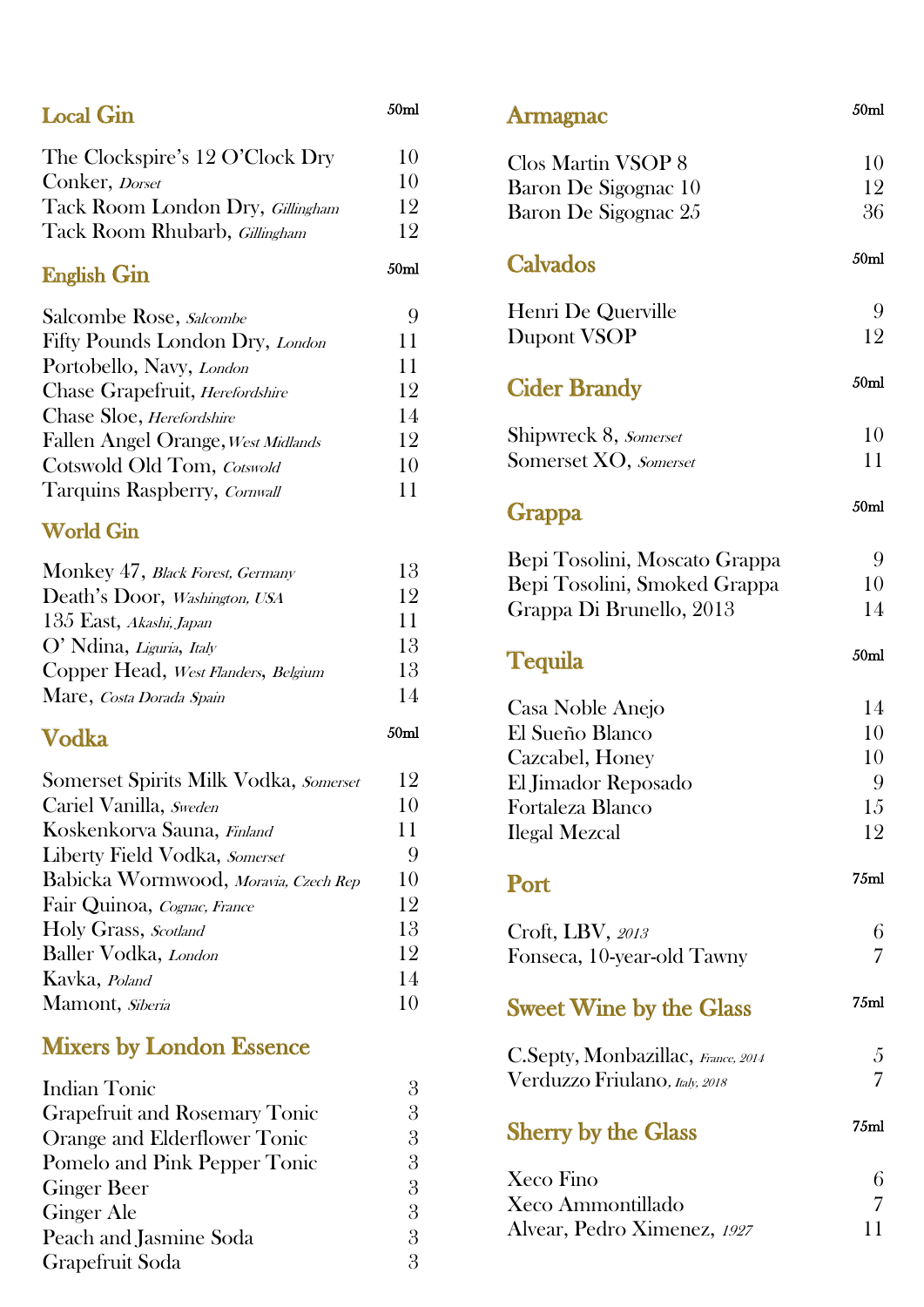| <b>Rum</b>                        | $50\mathrm{ml}$  |
|-----------------------------------|------------------|
| Diplomatico Exclusiva, Venezuela  | 12               |
| Don Papa, Philippines             | 10               |
| Doorly's 3, Barbados              | 9                |
| Doorly's 5, Barbados              | 11               |
| Doorly's XO, Barbados             | 12               |
| Mezdan Trinidad, Caribbean        | 14               |
| <b>Scotch Whisky</b>              | 50 <sub>ml</sub> |
| Ardbeg 10, Islay                  | 13               |
| Torabhaig, <i>Skye</i>            | 25               |
| Dalmore 12, <i>Highland</i>       | 14               |
| Glengoyne 12, <i>Highland</i>     | 12               |
| Dalwhinnie 15, Highland           | 11               |
| The Naked Grouse, Lowland         | 9                |
| <b>Japanese Whisky</b>            | 50 <sub>ml</sub> |
| Hatozaki Blended, Akashi          | 10               |
| Nikka From the Barrel, Yoichi     | 14               |
| <b>American Whiskey</b>           | 50 <sub>ml</sub> |
| Evan Williams 2013, Kentucky      | 12               |
| High West Campfire, Utah          | 16               |
| High West Double Rye, Utah        | 14               |
| High West Prairie, Utah           | 13               |
| Hudson Baby Bourbon, New York     | 22               |
| Old Forester Bourbon, Kentucky    | 9                |
| <b>Irish Whiskey</b>              | 50 <sub>ml</sub> |
| Hinch Small Batch, Lisburn        | 9                |
| Teeling Small Batch, Ballynahinch | 10               |
| Cognac                            | 50 <sub>ml</sub> |
| Maxime Trijiol VS                 | 9                |
| <b>Remy Martin VSOP</b>           | 10               |
| Maxime Trijiol VSOP GC            | 12               |
| <b>Remy Martin Accord Royal</b>   | 18               |
| Maxime Trijiol XO GC              | 36               |
|                                   |                  |

# **Cider**  500ml Burrow Hills Cider, Somerset, 6% 6 Burrow Hills Perry, Somerset, 6.3% 6 Classic Beer 330ml Peroni, *Italy*,  $5.1\%$  5 Estrella, *Barcelona*, 4.6% 5 Local Beer 330ml Heartbreaking Stout, 5.4% Gritchie Session IPA Lore, 4.3% 6 Gritchie Amber Moon Lore, 4% 6 Gritchie Tropical IPA, 6.8% 7 Low and No Beer 275ml Brooklyn Special Effect, USA, 0.4% 5 Peroni  $0.0$ , *Italy*,  $0\%$  4 Low and No Spirits 50ml Caleno, Tropical, *Bristol, 0%* 7 Lyre's Malt, Leichhardt 0% 8 New London Light, Salcombe 0% 7 Low and No Liqueur 50ml Lyre's Coffee, Leichhardt 0% 8 Lyre's Italian Spritz, Leichhardt 0.0% 8 Classic Mixers 200ml Double Dutch, Double Lemon 3 Coca Cola, Original 3 Coca Cola, Diet 3 Juices 200ml Orange Juice 4 Apple Juice 4 Cranberry Juice 4 Pineapple Juice 4

Pear Juice 4